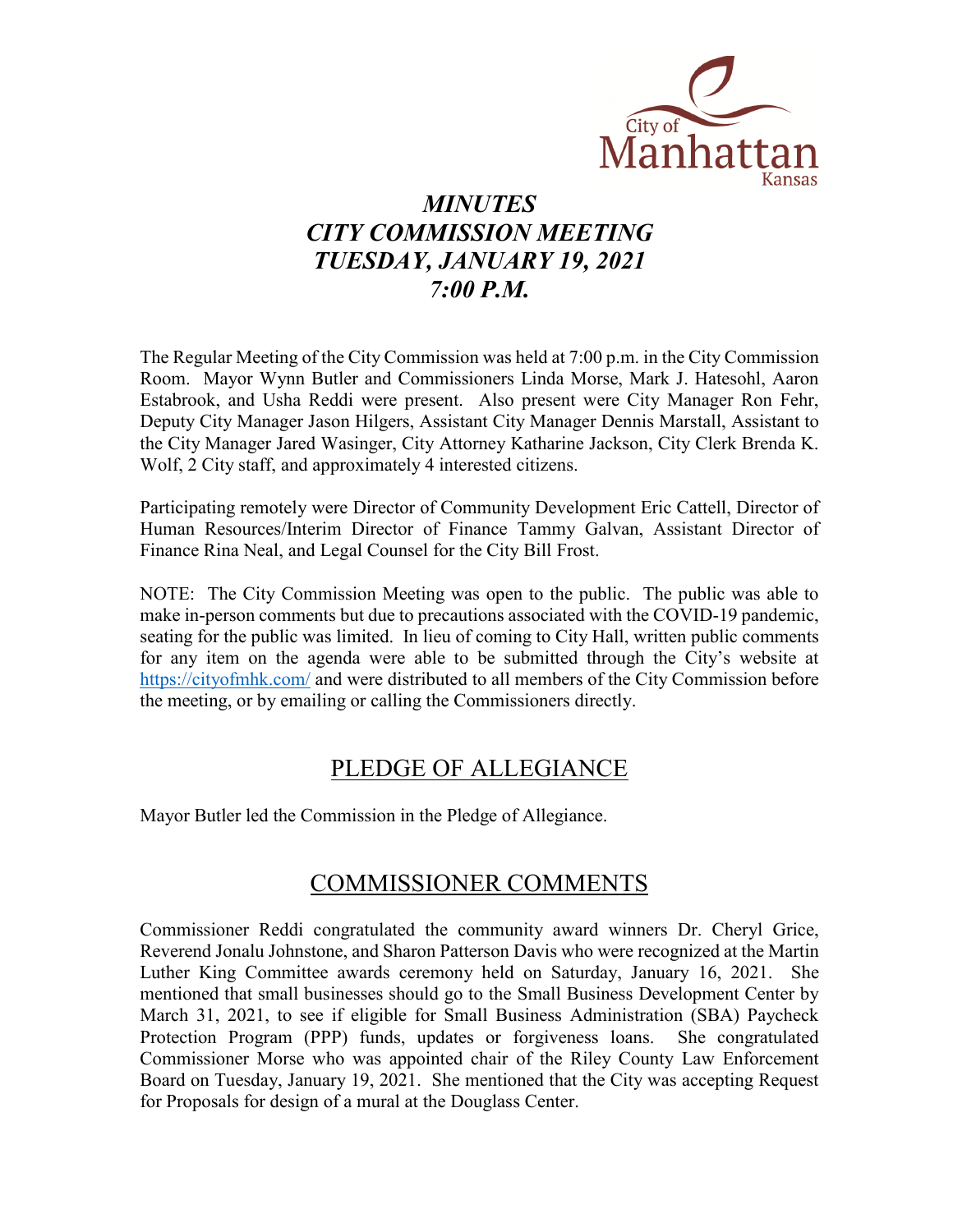## COMMISSIONER COMMENTS *(CONTINUED)*

Commissioner Estabrook encouraged the public to watch recent Martin Luther King Jr. events which were available online. He announced that he was the chair of Flint Hills ATA Advisory Board.

Commissioner Morse stated that she was elected Chair and Bob Ward was elected Vice Chair of the Riley County Law Enforcement Board. She mentioned that the Flint Hills Regional Council (FHRC) would be meeting on Friday, January 22, 2021, and complimented Christy Rodriguez and Janna Williams for the excellent job they are doing. She also complimented the Martin Luther King Jr. Committee for the professional and welldone virtual events they conducted. She cautioned the public about the seriousness of COVID-19 now and in the months ahead and to continue to cautious for everyone's safety.

### CONSENT AGENDA

(\* denotes those items discussed)

### **MINUTES**

The Commission approved the minutes of the Regular City Commission Meeting held Tuesday, January 5, 2021.

#### **CLAIMS REGISTER NOS. 2960 AND 2961**

The Commission approved Claims Register No. 2960 and No. 2961 authorizing and approving the payment of claims from December 28, 2020 – January 12, 2021, and January 1, 2021 – January 12, 2021, in the amounts of \$2,358,635.36 and \$1,908,101.92, respectively.

#### **LICENSES**

The Commission approved a Merchant Guard Agency License for calendar year 2021 for Allied Universal Security Service, 161 Washington Street Suite 600, Conshohocken, Pennsylvania, and Bradley Technologies Incorporated, 1700 Rockville Pike Suite 200, Rockville, Maryland; an annual Cereal Malt Beverages Off-Premises License for Dillon's #15, 130 Sarber Lane, and Kwik Shop #733, 1337 Anderson Avenue; and an annual Cereal Malt Beverages On-Premises License for Bandit Coffee Café, 5500 Fort Riley Boulevard.

#### **SET PUBLIC HEARING DATE - SPECIAL ASSESMENTS (GENERAL OBLIGATION BOND SERIES 2021-A)**

The Commission set February 2, 2021, as the date to hold a public hearing levying special assessments against the benefiting properties in the following 10 projects,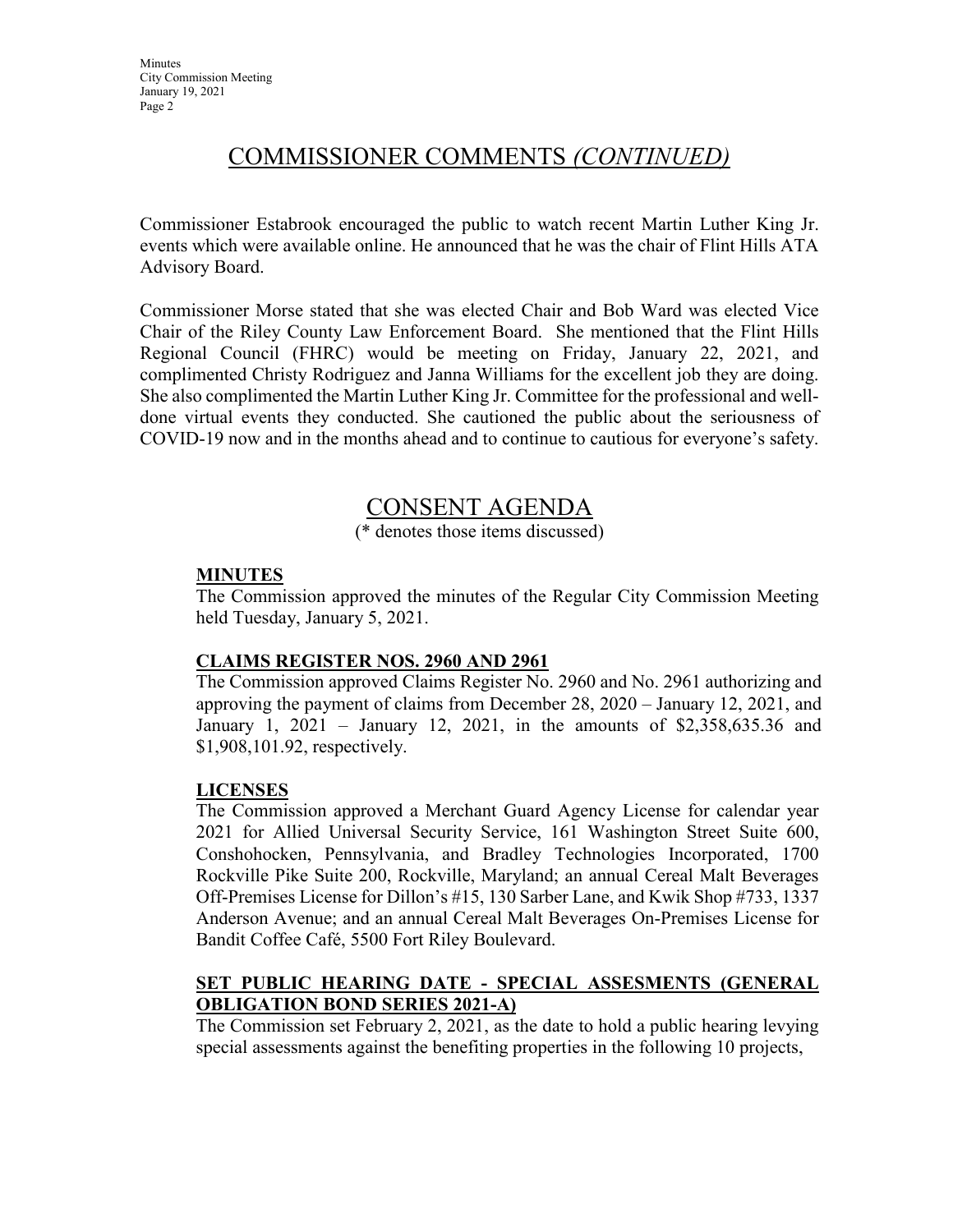## CONSENT AGENDA (*CONTINUED*)

#### **SET PUBLIC HEARING DATE - SPECIAL ASSESMENTS (GENERAL OBLIGATION BOND SERIES 2021-A)** *(CONTINUED)*

which have been completed: *Heritage Square North Addition* – Sanitary Sewer (SS1701), Street (ST1701), and Water (WA1701); *The Highlands at Grand Mere, Unit One* – Sanitary Sewer, (SS1715), Street (ST1705), and Water (WA1710); and *Northwing Addition, Unit Two* – Sanitary Sewer (SS1718), Storm Drainage (SM1709, Street (ST1709), and Water (WA1712).

### **\* REQUEST FOR PROPOSALS - PROFESSIONAL SERVICES - WATER TREATMENT PLANT BOOSTER PUMP STATION CAPACITY UPGRADES PROJECT(WA2021, CIP #WA135P, #WA152E AND #WA032E)**

The Commission authorized City Administration to seek qualifications for professional services, and appointed Mayor Butler to serve on the Selection Committee for the Water Treatment Plant Booster Pump Station Capacity Upgrades Project (WA2021, CIP #WA135P, #WA152E and #WA032E).

#### **AWARD CONTRACT - SCENIC CROSSING, UNIT 4 – SANITARY SEWER (SS1922), STREET (ST1917), AND WATER (WA1922, WA2023) IMPROVEMENTS**

The Commission found Bayer Construction Company, Inc., of Manhattan, Kansas, is the lowest and best responsible bidder, based on the recommendation of Alfred Benesch & Company and the factors they outlined, and on staff's recommendation; accepted the Engineer's Opinion of Probable Cost in the total amount of \$1,171,806.00; and awarded and authorized the Mayor and City Clerk to execute a construction contract in the total amount of \$712,897.50 with Bayer Construction Company, Inc., of Manhattan, Kansas, for the Scenic Crossing, Unit 4, Sanitary Sewer (SS1922), Street (ST1917), and Water (WA1922, WA2023) Improvements.

#### **CITY-STATE AGREEMENT NO. 183-20 – SAFE ROUTES TO SCHOOL, PHASE IIC, INFASTRUCTURE PROJECT (PD2001)**

The Commission authorized the Mayor and City Clerk to execute City-State Agreement No. 183-20 with KDOT with maximum State participation of \$238,444.00 and total estimated project cost of \$325,484.00 for the Safe Routes to School, Phase IIC, Infrastructure (PD2001) project.

#### **AGREEMENT – OUTSIDE CITY LIMIT SANITARY SEWER AND WATER CONNECTION - 2853 KIRKWOOD DRIVE (TOM AND RUTH ABBOTT)**

The Commission authorized the Mayor and City Clerk to execute an Agreement with Stephen Thomas Abbott and Ruth Abbott for outside city limits sanitary sewer service connection and water service connection for the property located at 2853 Kirkwood Drive, Manhattan, Kansas, Riley County.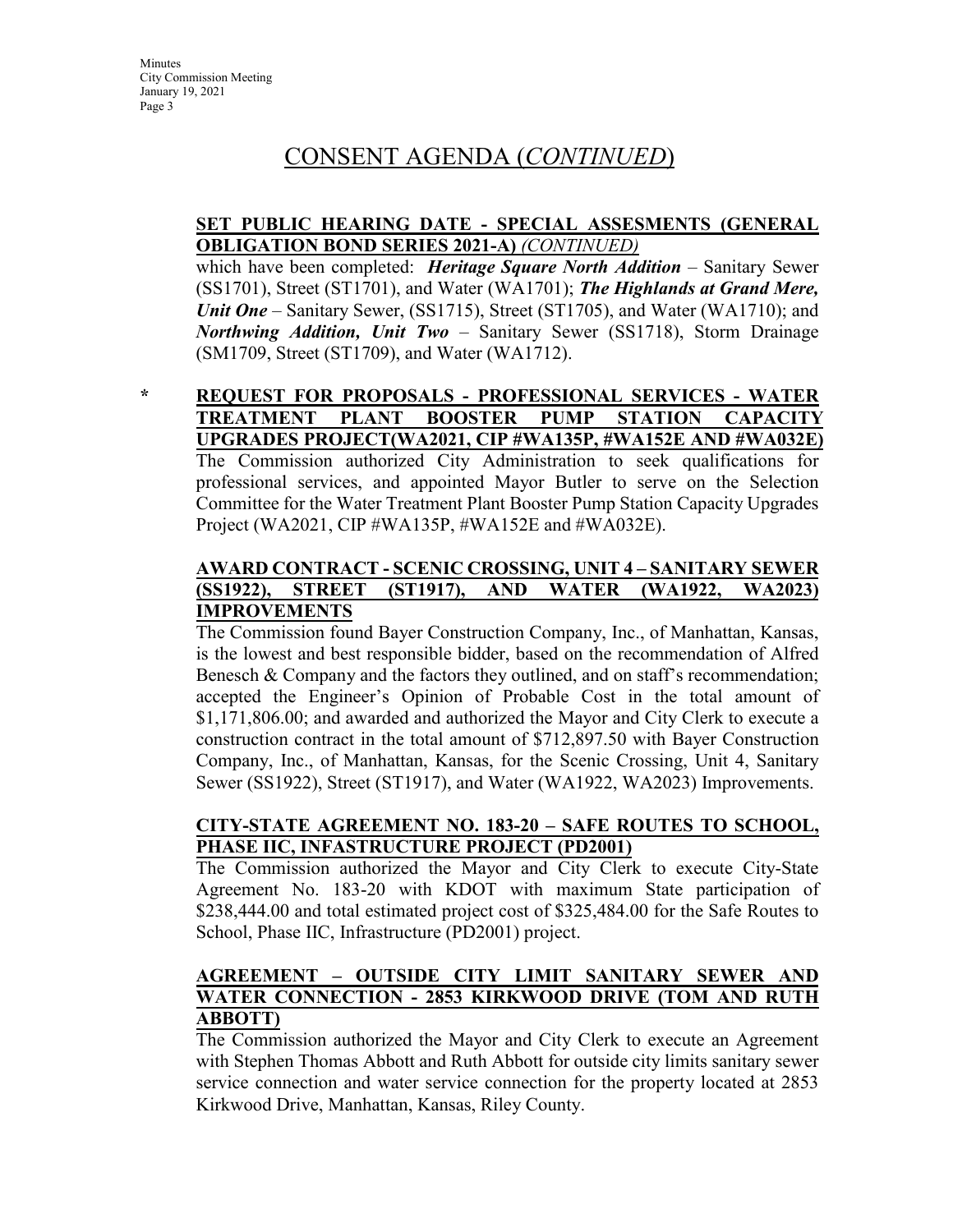# CONSENT AGENDA (*CONTINUED*)

#### **AGREEMENT – LEVIN PROPERITES – AGGIEVILLE PARKING GARAGE (AG1903)**

The Commission authorized the Mayor and City Clerk to execute a proposed Agreement with Levin Properties, LC for the purchase of necessary interests needed for the Aggieville Parking Garage project (AG1903).

#### **AMENDMENT - EXTENSION TO TRANSFER REAL ESTATE AT LEE MILL VILLAGE – USD 383**

The Commission approved an amendment granting the extension to transfer the real estate to USD 383 at Lee Mill Village on or before December 31, 2028.

#### **STRATEGIC PLAN COMMUNITY PROJECT COMMITTEE**

Ron Fehr, City Manager, and Jared Wasinger, Assistant to the City Manager, answered questions from the Commission.

The Commission approved the establishment of the proposed Strategic Plan Community Project Committee; and authorized City Administration to finalize the list of individuals *(See Attachment No. 1)* to serve on the Committee.

### **BOARD APPOINTMENTS - FLINT HILLS DISCOVERY CENTER ADVISORY BOARD**

The Commission approved the following appointments to Flint Hills Discovery Center Advisory Board.

Re-appointment of Susan Rensing, 441 Edgerton Ave, to a three-year resident term, which will begin February 1, 2021, and will expire January 31, 2024.

Appointment of Rose Bacon, 1181 Four Mile Road, Council Grove, to a threeyear non-resident term, which will begin February 1, 2021, and will expire January 31, 2024.

Mayor Butler opened the public comments.

Hearing no comments, Mayor Butler closed the public comments. There were no written public comments submitted for this item.

After discussion, Commissioner Reddi moved to approve the consent agenda. Commissioner Estabrook seconded the motion. On a roll call vote, motion carried 5-0.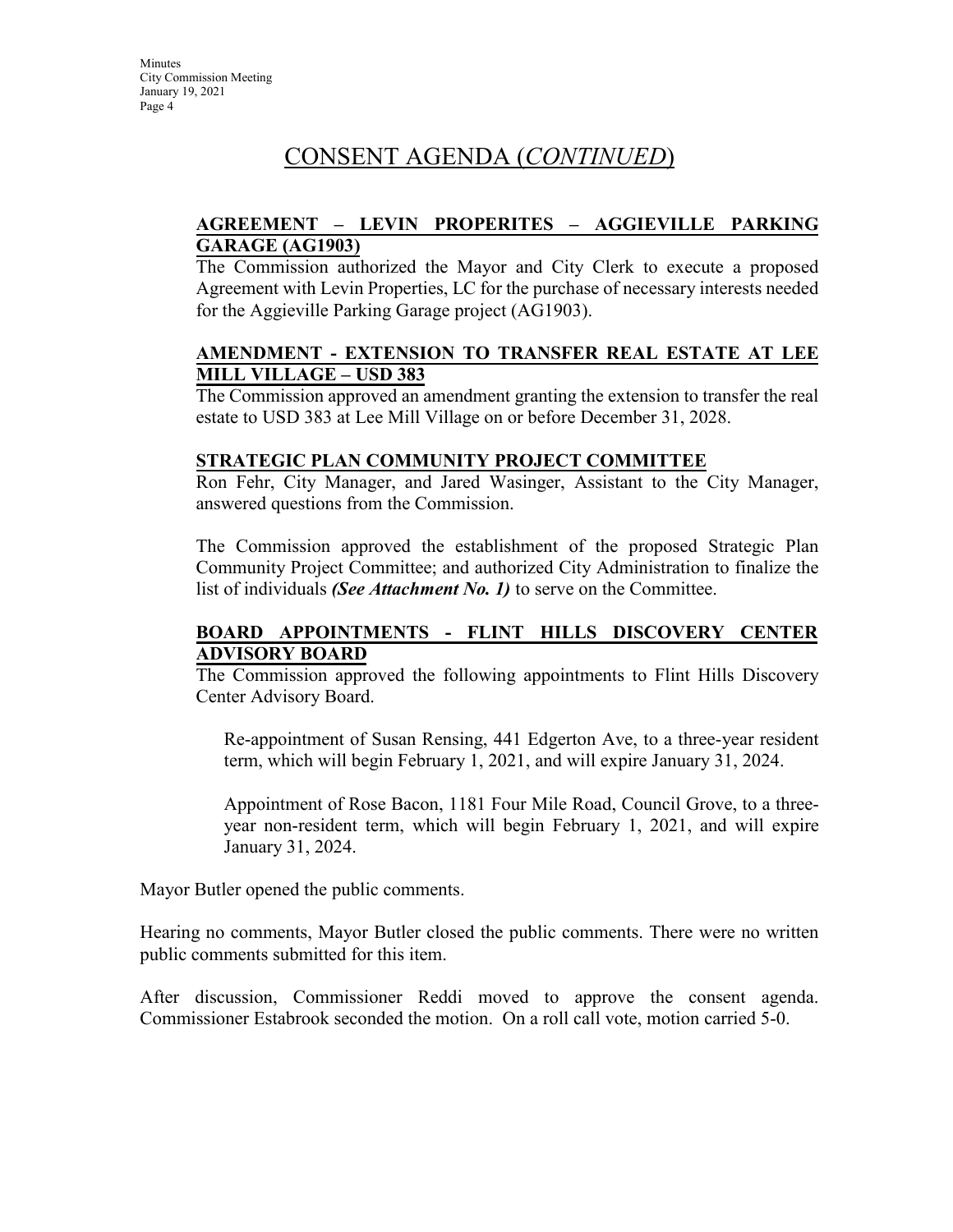# GENERAL AGENDA

#### **ORDINANCE NO. 7520 AND RESOLUTION NO. 011921-A – ESTABLISH - AIRPORT PUBLIC PARKING FACILITIES – RULES, REGULATIONS, AND FEES**

Jesse Romo, Airport Director, presented the item.

Jesse Romo, Airport Director, and Ron Fehr, City Manager, answered questions from the Commission.

Mayor Butler opened the public comments.

Hearing no comments, Mayor Butler closed the public comments. There were no written public comments submitted for this item.

After discussion, Commissioner Estabrook moved to approve Ordinance No. 7520 and Resolution No. 011921-A establishing revenue-producing airport public parking facilities at the Manhattan Regional Airport and setting the parking rules, regulations and fees. Commissioner Hatesohl seconded the motion. On a roll call vote, motion carried 5-0.

#### **DISCUSSION – ESTABLISHING HOUSING ADVISORY BOARD**

Dennis Marstall, Assistant City Manager, presented the item.

Mayor Butler opened the public comments.

Jason Smith, Chief Executive Officer and President, Manhattan Area Chamber of Commerce, stated how critical the discussion of housing is to the economic development efforts in the community. He mentioned that the Chamber supported the formation of the Housing Advisory Board to help provide research on best housing practices and to develop recommendations on work force housing initiatives and suggested clarification of two key issues with the first being that the funds generated from the November  $7<sup>th</sup>$  Sales Tax Initiative must be used for workforce housing and the second being the proposed makeup of the Board and that there were no designated seats specifically outlined for the private sector in housing, development, construction, sales and financing.

Hearing no other comments, Mayor Butler closed the public comments. There was one (1) written public comment submitted for this item.

Mayor Butler stated that the outcome from the discussion was to refine the mission and purpose of the Board so that it is clear work force housing and then housing security, and in regards to the last eight positions, to make certain that there are people immersed in the housing business so that there is a balanced board in which a portion of people understand the work force piece and a portion that understands the housing security piece.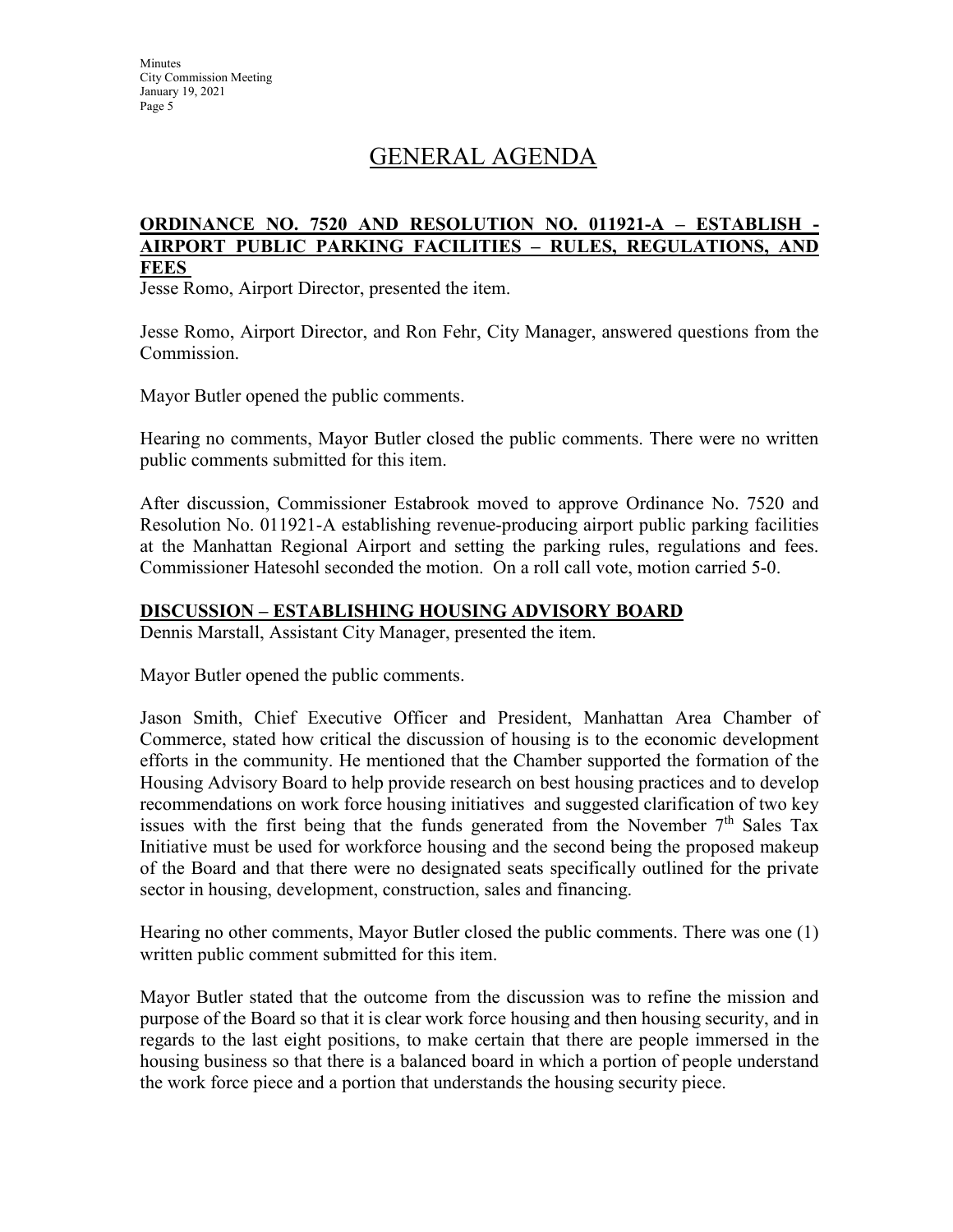Minutes City Commission Meeting January 19, 2021 Page 6

## GENERAL AGENDA (*CONTINUED*)

### **DISCUSSION – ESTABLISHING HOUSING ADVISORY BOARD** *(CONTINUED)*

As this was a discussion item, the Commission took no formal action.

### **ADJOURNMENT**

At 8:17 p.m., the Commission adjourned.

\_\_\_\_\_\_\_\_\_\_\_\_\_\_\_\_\_\_\_\_\_\_\_\_\_\_\_\_\_\_\_\_\_\_\_\_

Brenda K. Wolf, CMC, City Clerk